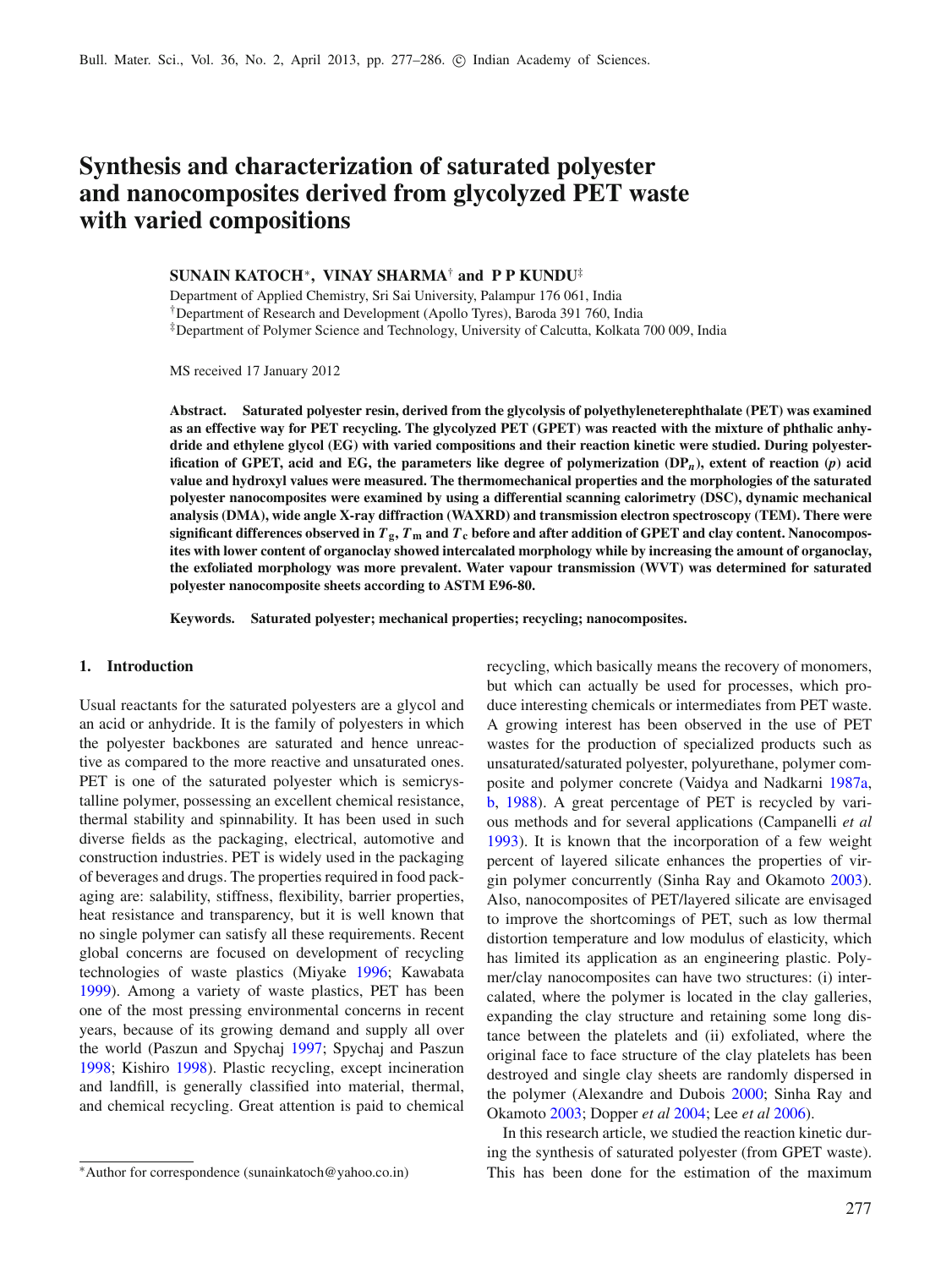incorporation of GPET in the reaction medium in the place of EG. This GPET which contains mainly hydroxylterminated oligomers further used for the synthesis of saturated polyester and their nanocomposites. To obtain the nanocomposites without thermal degradation during the processing, a thermally stable organoclay montmorillonite is used. In this paper we outline, from a practical point of view, the state of the art of the main technology which allows us to recycle PET for value-added products.

# **2. Experimental**

#### 2.1 *Materials used*

Discarded PET bottles from soft drinks were procured from scrapers, cleaned thoroughly and cut into small pieces  $(6 \times 6 \text{ mm})$ . Ethylene glycol (EG) and zinc acetate minimum assay 99% were procured from E. Merck (India) Pvt. Ltd, Mumbai. Acetic anhydride (acetylating agent), pyridine, phthalic anhydride (PA) and acetone were obtained from CDH (New Delhi, India). Montmorillonite (K-10) (MMT) having surface area  $270 \text{ m}^2/\text{g}$  and cetyltrimethyl ammonium bromide (CTAB), were purchased from Aldrich Chemical Company (Milwaukee, MI). All chemicals and reagents were of analytical reagent grade.

#### 2.2 *PET pre-treatment*

The waste PET bottles were collected, sorted, washed and dried. Bottles were sorted by colour and if any undesirable parts were present, like paper labels and caps, were removed. The bottles were washed at 80 ◦C for 30 min in 2 wt% NaOH solution, dried at room temperature, cut into small flakes  $(6 \times 6)$  and dried for 24 h at 100 °C to eliminate moisture.

## 2.3 *Glycolysis of PET waste*

Five-necked glass reactor with reflux is used for the glycolysis of PET scrap. Molar ratio of PET to EG was taken 1:2, respectively.  $Zn(CH_3COO)_2$  was used as trans-esterification catalyst. The mixture was charged into a five-necked glass round-bottom flask, which was fitted with a stirrer (PTFE blade), reflux condenser, nitrogen inlet/outlet and a thermocouple linked to a temperature regulation device. The total time taken for the digestion of PET flakes is 7–8 h at the required temperature of 220 ◦C. At the end, the contents of the reaction vessel were allowed to cool at room temperature and 500 mL of distilled water was added while stirring vigorously. The water would dissolve all unreacted EG and the catalyst. After filtration, the residual was transferred to a beaker containing 500 mL of distilled water and the suspension was boiled with stirring. This was intended to extract the bis(hydroxy ethyl terephthalate) BHET, which is known to be quite soluble in boiling water (Vaidya and Nadkarn[i](#page-9-7) [1988\)](#page-9-7).

After prolonged boiling, while still hot, it was quickly filtered. Upon immersing the filtrate in an icebath, the crystalline needles were precipitated and its melting point after filtration and drying in a vacuum oven was in the range of 106–112 ◦C.

# 2.4 *Synthesis of saturated polyester from glycolyzed PET*

Initially, a reference resin (STDPET) was synthesized by direct esterification (Ravindranath and Mashelka[r](#page-9-13) [1982;](#page-9-13) Yan[g](#page-9-15) *et a[l](#page-9-14)* [1996](#page-9-14); Samant and Ng [1999](#page-9-15)). The PA:EG molar ratio used is 1:1·2 and the reaction temperature was usually 150–180 ◦C. The reactor was purged with argon for 15 min before heating was switched on. Then the content was heated under argon atmosphere at 180 ◦C until approximately 15 mL of water was collected. Pre-polymer produced from the direct esterification reaction is gradually heated to 200 ◦C. In this step, EG is collected as a byproduct. The overall reaction time, including the esterification and the polycondensation processes, is long and usually varies from 7 to 10 h.

The above experiment was repeated by replacing the EG with GPET by 100:0, 80:20, 60:40, 50:50 and 40:60 per cent, respectively. The quantity of PA remains the same for all the above combinations. The nomenclature used in this work is based on the original composition of reactants (shown in table [1\)](#page-1-0).

# 2.5 *Synthesis of saturated polyester/clay nanocomposites (in situ polymerization)*

*In situ* polymerization involves the dispersion and distribution of clay layers in the monomer followed by polymerization. The layered silicate is swollen within the liquid monomer or a monomer solution, so that polymer formation can occur between intercalated sheets. The saturated polyester nanocomposites were prepared by heating the desired mixture of phthalic anhydride, ethylene glycol, GPET and modified montmorillonite clay in a fivenecked reaction kettle. The modified nanofiller of a predetermined quantity was dispersed in a reaction mixture. The detailed procedure for the modification of montmorillonite is

<span id="page-1-0"></span>**Table 1.** Detailed composition of saturated polyester and their nanocomposites with varied GPET and filler compositions.

| Sample<br><b>ID</b> | Glycolyzed<br>PET $(\% )$ | Ethylene<br>glycol $(\%)$ | Montmorillonite<br>clay $(\% )$ |
|---------------------|---------------------------|---------------------------|---------------------------------|
| <b>STDPET</b>       | 0                         | 100                       | 0                               |
| GPET <sub>20</sub>  | 20                        | 80                        | 0                               |
| GPET <sub>40</sub>  | 40                        | 60                        | 0                               |
| GPET50              | 50                        | 50                        | 0                               |
| GPET <sub>60</sub>  | 60                        | 40                        | 0                               |
| GPET50(2)           | 50                        | 50                        | 2(CTAB)                         |
| GPET50(4)           | 50                        | 50                        | $4$ (CTAB)                      |
| GPET50(5)           | 50                        | 50                        | 5(CTAB)                         |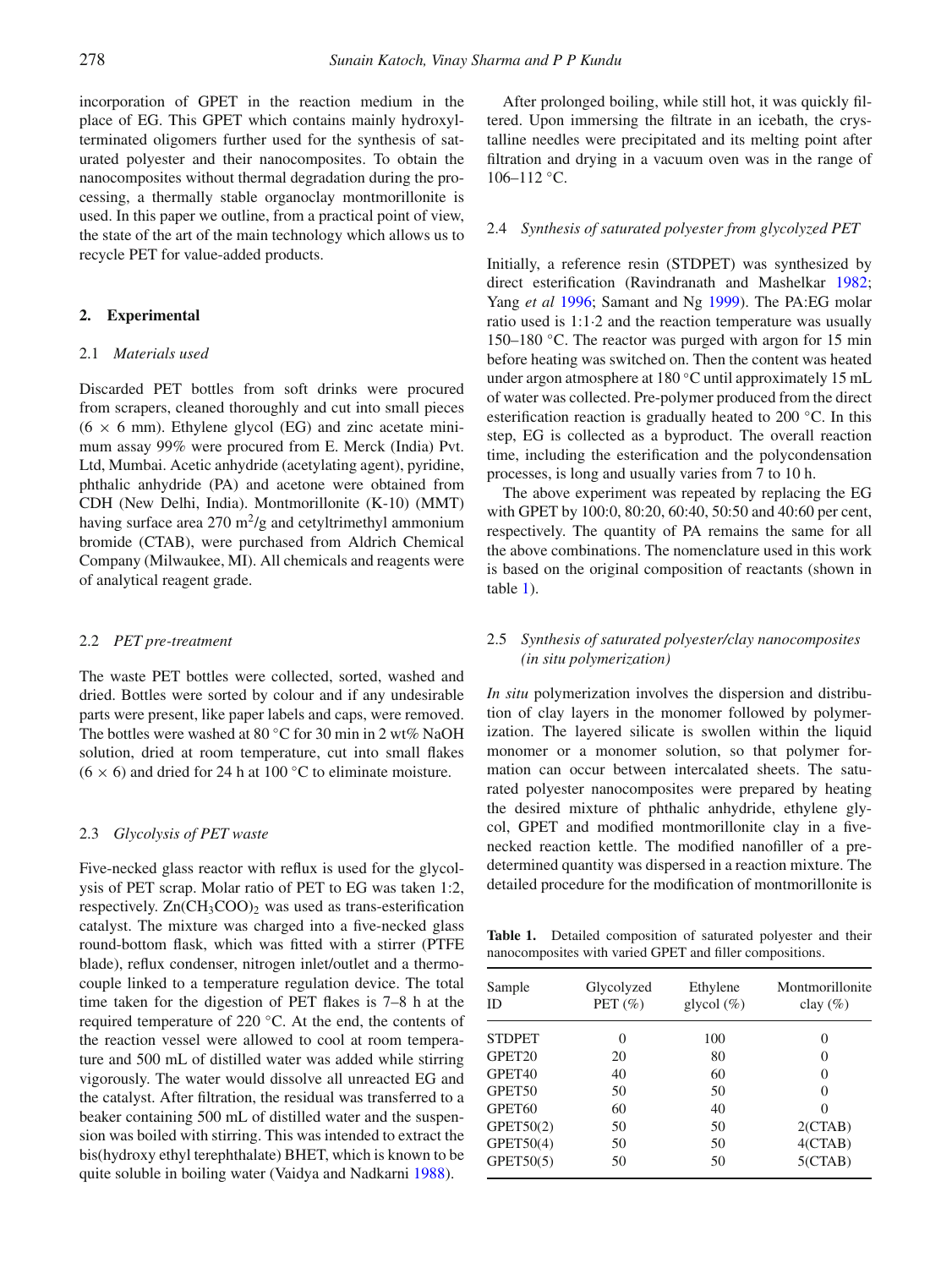explained in reference (Katoch and Kund[u](#page-9-16) [2011](#page-9-16)). The dispersion was maintained by constant mechanical stirring at 500 rpm (overnight for proper intercalation). The mixture was heated at 120 ◦C for 3 h, followed by at 150–200 ◦C for 3–4 h. The whole mass was transferred to an appropriate mould to produce sheet of 1 mm thickness. The detailed composition is reported in table [1.](#page-1-0)

#### **3. Characterization**

# 3.1 *Acid and hydroxyl value*

The acid values (AV, mg KOH/g polymer) was determined by titration of 0·5 g sample dissolved in 25 mL pyridine with 0.5 N KOH solution using phenolphthalein as an indicator. The hydroxyl value (HV) was determined following the standard method NF T 52–113.

#### 3.2 *Water vapour transmission rate study (WVTR)*

WVT was determined according to ASTM E96-80 (ASTM standard [1989](#page-9-17)) modified by Gontard and Guilber[t](#page-9-18) [\(1993\)](#page-9-18). Water vapour transmission (WVT) was calculated according to  $(1)$ :

<span id="page-2-0"></span>
$$
WVT = \frac{W \times X}{A},\tag{1}
$$

where WVT is water vapour transmission (g H<sub>2</sub>O·mm·m<sup>-2</sup>), *x* the average thickness of the sheet and *A* is the permeation area.

WVTR is the mass of water vapours transmitted through a unit area in a unit time under specified conditions of temperature and humidity. WVTR was calculated according to [\(2\)](#page-2-1):

<span id="page-2-1"></span>
$$
WVTR = \frac{W \times X}{t \times A}.
$$
 (2)

#### 3.3 *Transmission electron microscopy (TEM)*

To prepare specimens for TEM, a small sample was microtomed using a Leica Ultracut Cryo-ultramicrotome with a diatome diamond knife at a sample temperature of −60 ◦C to obtain ultrathin (about 100–200 nm) sections. The sections were transferred onto carbon-coated Cu grids of 200 mesh. Clay layers consisting of silicon atoms appear dark due to less electron scattering. TEM imaging was performed on a JEOL JEM 2100 operated at 100 kV accelerating voltage.

#### 3.4 *Differential scanning calorimetry (DSC)*

Differential scanning calorimetric studies have been carried out using a differential scanning calorimeter (Perkin Elmer Pyris 7) in the temperature range of 50–300 ◦C at a heating rate of 10  $\degree$ C/min. The sample weight used is approximately 4–5 mg. The peaks are used to determine the thermal properties of the samples.

## 3.5 *Dynamic mechanical analysis (DMA)*

The dynamic mechanical analysis of the bulk polymers has been conducted by using a Perkin–Elmer dynamic mechanical analyser DMA Pyris-7e in a three-point bending mode with a 110 mN static force and a 110 mN dynamic force. Each specimen is first cooled under liquid nitrogen to about −40 ◦C, and then heated at 5 ◦C/min and at a frequency of 1 Hz under nitrogen. The visco-elastic properties, i.e. storage modulus  $E'$  and loss modulus  $E''$  are recorded as a function of the temperature. The glass transition temperature,  $T_g$ , of the polymer is obtained from the peak of the *E* .

# 3.6 *FTIR spectrometry*

The FTIR spectrometry using a Perkin–Elmer RX-I spectrophotometer was used to characterize the hot water extracted glycolyzed product.

#### 3.7 *Wide angle X-ray diffraction (WAXRD)*

Scanning intensity curves for values of  $2\theta$  ranging from  $2^\circ$ to 10◦ were determined by X-ray diffraction analysis (XDS 2000, Scintag Inc., USA) using powder polymeric samples. The incident X-ray beam ( $CuKa$ , 40 kV, 35 mA) was passed through a graphite filter, and pulse height discriminator to achieve further monochromatization.

# 3.8 *Measurement of extent of reaction and degree of polymerization*

The extent of the reaction (*p*) and average degree of polymerization (DP*n*) are represented as (Katoch *et a[l](#page-9-19)* [2009\)](#page-9-19).

<span id="page-2-2"></span>
$$
p = \frac{C_0 - C}{C_0},\tag{3}
$$

where  $C_0$  is the initial concentration of carboxyl groups and *C* is the concentration of carboxyl group at time *t*.

<span id="page-2-3"></span>
$$
DP_n = \frac{1+r}{1+r-2pr},\tag{4}
$$

where  $r$  is the ratio of concentrations of the hydroxyl to carboxyl group and is never less than unity.

# **4. Results and discussion**

#### 4.1 *Characterization of the GPET*

The solid product obtained from the glycolysis of PET was bis(hydroxy ethyl terephthalate), BHET, with a melting point at  $106-110$  °C and the IR spectrum is given in figure [1.](#page-3-0)

The absorptions at 3400, 3000–2800, 1750 and 1300 cm<sup>-1</sup> are due to OH, C–H, C=O and C–O stretching, respectively. From our experimental data, the glycolyzed products consisted of monomers BHET and higher oligomers. BHET is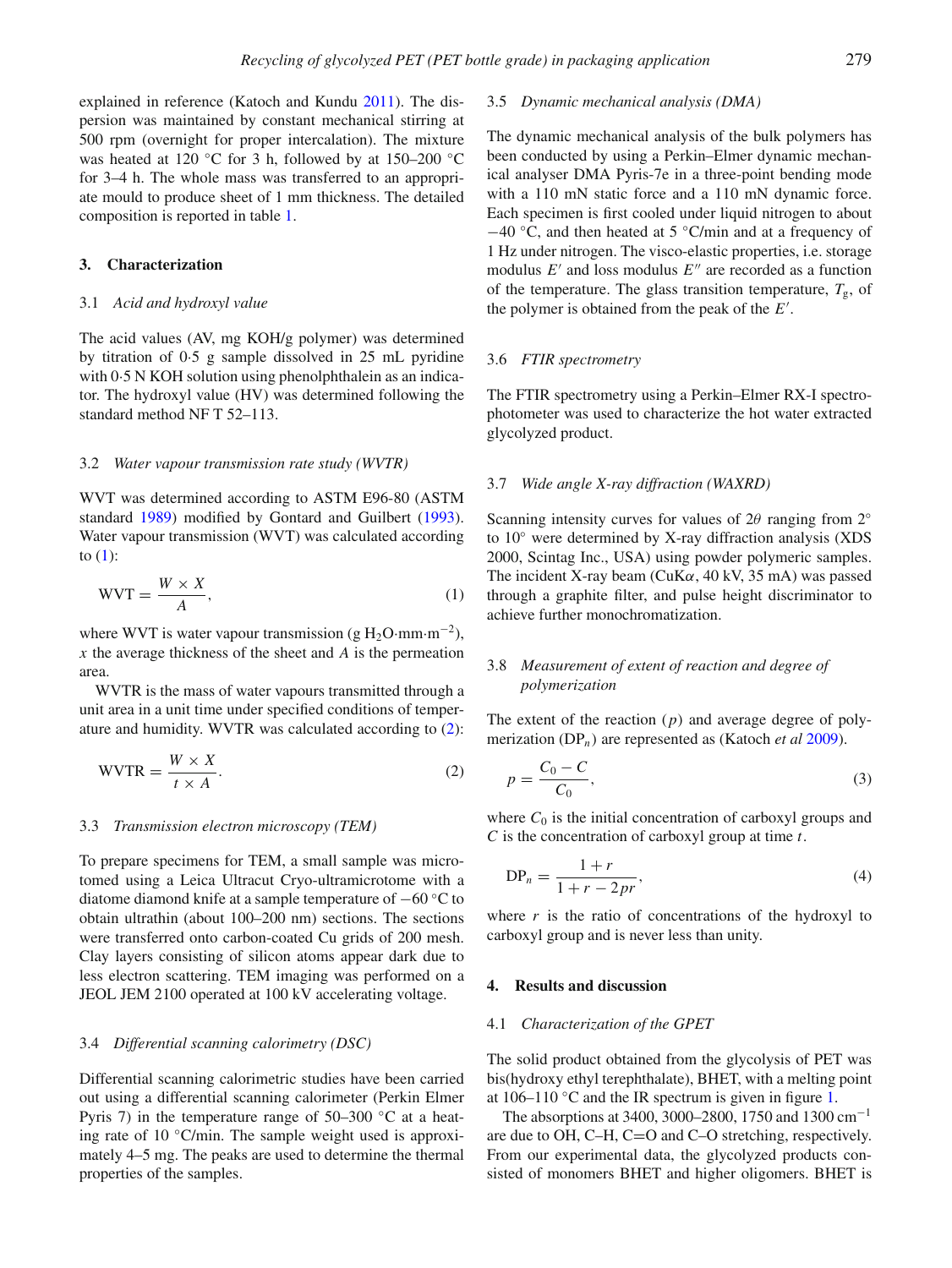<span id="page-3-0"></span>

**Figure 1.** FTIR spectrum of BHET.

a white solid which dissolves in boiling water and was separated from the rest of oligomers. A sharp peak just below 800 cm<sup>−</sup><sup>1</sup> in IR spectrum is related to the *p*-substituted aromatic ring. The chemical structure of BHET is shown in scheme [1.](#page-3-1) FTIR analysis confirmed that GPET consists of hydroxyl-terminated monomer and oligomers, which can be utilized in place of glycol for the synthesis of saturated polyester.

#### 4.2 *Characterization of saturated polyester resin*

The acid and the hydroxyl values (mg KOH/g) obtained during the synthesis of the saturated polyester (GPET-based) at different time intervals are listed in table [2.](#page-3-2) It is observed from figure [2](#page-4-0) that for all the samples, with increase in the reaction time, acid value goes on decreasing. Probably with the progress of time, the acid groups of phthalic anhydride are consumed by glycols, leading to the formation of polyester and thus decreasing the acid value. The acid values are the maximum and minimum for the samples STDPET and GPET50, respectively. Since it is known that GPET50 sample consists of 50% of GPET, which is mainly the mixture of hydroxyl-terminated oligomers. Obviously with an increase in hydroxyl-terminated functional groups the consumption of acid increases and resulted in the decrease in the free acid group, hence acid value decreases. It is noteworthy that incorporation of 60% GPET content in the reaction mixture resulted in an increase in the acid value. This sudden increase in the acid value is possibly due to the large changes

<span id="page-3-2"></span><span id="page-3-1"></span>
$$
HO - CH_2 - CH_2 - O - CO - \sqrt{C} + CO - O - CH_2 - CH_2 - OH
$$

**Scheme 1.** Chemical structure of BHET.

|      |                                               |                                                                                                                                                                                                                                                                                                       |                                                                | Table 2. Acid value (AV) and hydroxyl value (HV) of saturated polyester (GPET-based) at different time intervals. |                                              |                                              |                                                                |                                                                                      |                                                                     |                                                                   |
|------|-----------------------------------------------|-------------------------------------------------------------------------------------------------------------------------------------------------------------------------------------------------------------------------------------------------------------------------------------------------------|----------------------------------------------------------------|-------------------------------------------------------------------------------------------------------------------|----------------------------------------------|----------------------------------------------|----------------------------------------------------------------|--------------------------------------------------------------------------------------|---------------------------------------------------------------------|-------------------------------------------------------------------|
|      | <b>STDPET</b>                                 |                                                                                                                                                                                                                                                                                                       | GPET <sub>20</sub>                                             |                                                                                                                   | GPET40                                       |                                              | GPET50                                                         |                                                                                      | GPET60                                                              |                                                                   |
| Time | $\left(5\mathrm{HOP}\right)$ au.<br>$\lambda$ | (mg KOH/g)<br>$\geq$                                                                                                                                                                                                                                                                                  | (mg KOH/g)<br>$\overline{A}$                                   | (mg KOH/g)<br>$\geq$                                                                                              | mg KOH/g)<br>$\lambda$                       | $\mathop{\rm mg}\nolimits$ KOH/g)<br>$\geq$  | mg KOH/g)<br>$\aleph$                                          | mg KOH/g)<br>$\geq$                                                                  | $\mathrm{^{(3}HOH)^{3}m}$ .<br>$\lambda$                            | $\begin{array}{c} \mathrm{HV} \\ \mathrm{(mg~KOH/g)} \end{array}$ |
|      |                                               |                                                                                                                                                                                                                                                                                                       |                                                                |                                                                                                                   |                                              |                                              |                                                                |                                                                                      |                                                                     |                                                                   |
|      |                                               |                                                                                                                                                                                                                                                                                                       |                                                                |                                                                                                                   |                                              |                                              |                                                                |                                                                                      |                                                                     |                                                                   |
|      | 77.35<br>56.01<br>40.82<br>40.82<br>32.62     | $\begin{array}{l} 69 \\ 81.10 \\ 86.89 \\ 56.30 \\ 63.30 \\ 74 \\ 86.30 \\ 86.30 \\ 74 \\ 86.70 \\ 86.70 \\ 96.70 \\ 96.70 \\ 96.70 \\ 96.70 \\ 96.70 \\ 96.70 \\ 96.70 \\ 96.70 \\ 96.70 \\ 96.70 \\ 96.70 \\ 96.70 \\ 96.70 \\ 96.70 \\ 96.70 \\ 96.70 \\ 96.70 \\ 96.70 \\ 96.70 \\ 96.70 \\ 96.7$ | $63.98$<br>$50.67$<br>$50.41$<br>$38.50$<br>$30.47$<br>$30.47$ | 91.68<br>85.61<br>84.47<br>53.7.70<br>35.26                                                                       | 56.59<br>46.20<br>40.24<br>36.33.35<br>39.37 | 96.66<br>50.95 95.95<br>50.95 95.96<br>50.97 | $49.77$<br>$41.73$<br>$53.93$<br>$59.87$<br>$59.87$<br>$59.87$ | $34.53$<br>$34.51$<br>$54.51$<br>$54.53$<br>$54.53$<br>$54.53$<br>$54.53$<br>$54.53$ | $73.41$<br>$64.92$<br>$61.47$<br>$63.80$<br>$65.33.96$<br>$63.33.5$ | 06.10<br>9.67<br>9.83<br>9.83<br>9.92<br>45.7<br>45.7             |
|      |                                               |                                                                                                                                                                                                                                                                                                       |                                                                |                                                                                                                   |                                              |                                              |                                                                |                                                                                      |                                                                     |                                                                   |
|      |                                               |                                                                                                                                                                                                                                                                                                       |                                                                |                                                                                                                   |                                              |                                              |                                                                |                                                                                      |                                                                     |                                                                   |
|      |                                               |                                                                                                                                                                                                                                                                                                       |                                                                |                                                                                                                   |                                              |                                              |                                                                |                                                                                      |                                                                     |                                                                   |
|      |                                               |                                                                                                                                                                                                                                                                                                       |                                                                |                                                                                                                   |                                              |                                              |                                                                |                                                                                      |                                                                     |                                                                   |
|      |                                               |                                                                                                                                                                                                                                                                                                       |                                                                |                                                                                                                   |                                              |                                              |                                                                |                                                                                      |                                                                     |                                                                   |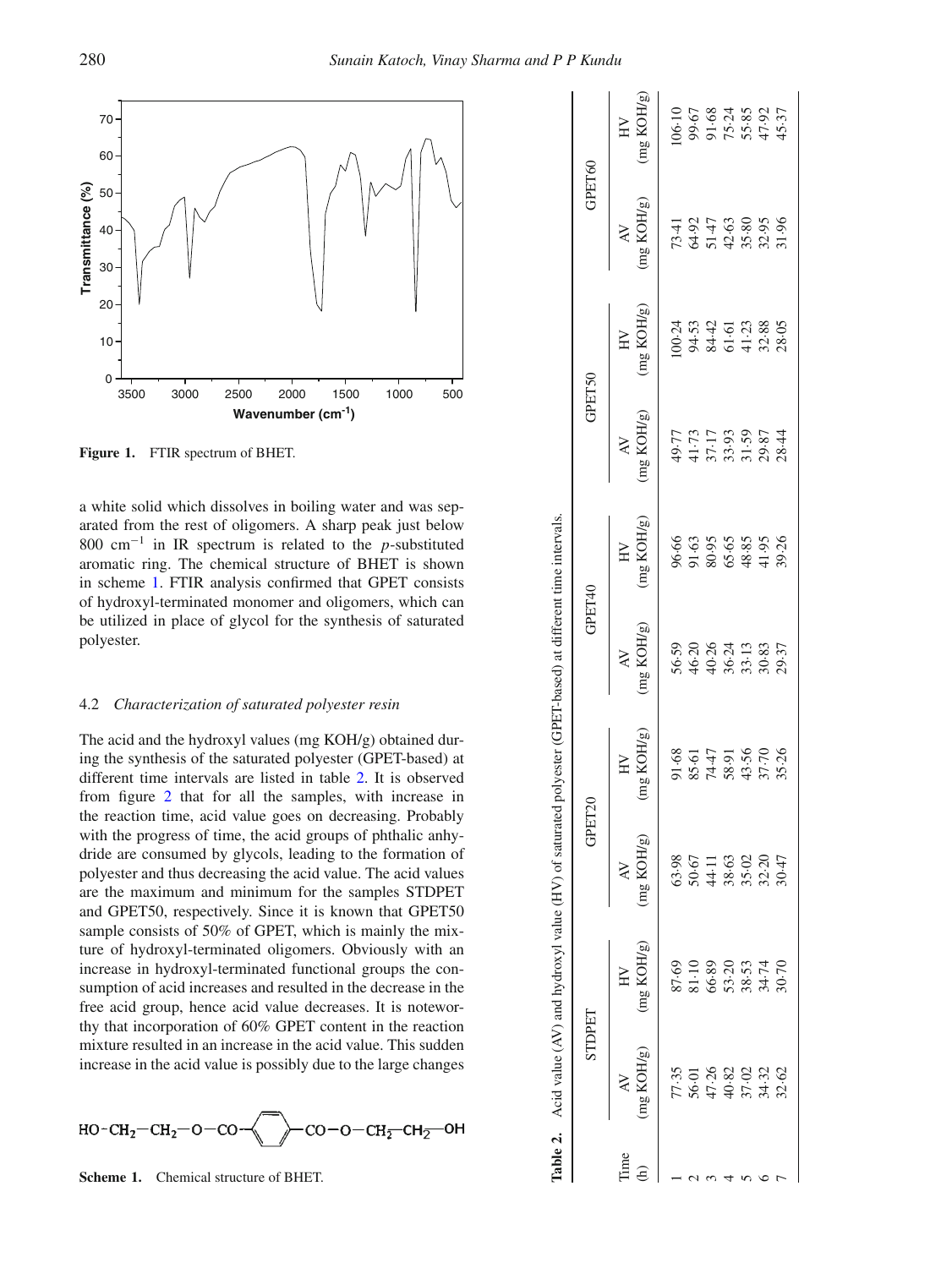<span id="page-4-0"></span>

Figure 2. Acid values for the different saturated polyester resins at different time intervals.

<span id="page-4-1"></span>

**Figure 3.** Hydroxyl values for the different saturated polyester resins at different time intervals.

in the polarity of the reaction mixture where the polar carboxylic acid groups are converted to the lesser polar ester linkages. The hydroxyl values for different samples during kinetic study of saturated polyester (GPET waste) are shown in figure [3.](#page-4-1)

On graphically interpreting, it was found that initially the hydroxyl value was maximum for the sample GPET60, while it was minimum for SDTPET sample. It is attributed to the higher percentage of glycolyzed PET in the reaction mixture which increases the hydroxyl value. With the progress of reaction, the hydroxyl value decreases due to the consumption of oligomers and EG by an acid. The extent of polymerization reaction is calculated according to [\(3\)](#page-2-2) (from the acid value of table [2\)](#page-3-2) and its variation with time is plotted in figure [4.](#page-4-2)

<span id="page-4-2"></span>

**Figure 4.** Plots of extent of reaction for the different saturated polyester resins at different time intervals.

<span id="page-4-3"></span>

**Figure 5.** Degree of polymerization for the different saturated polyester resins at different time intervals.

For all samples, the extent of reaction increases with time. It is noticeable that for all the samples the extent of the reaction goes beyond 50% during the first two hours and then there is a gradual increase for the remaining hours. The extent of reaction is not even 90% after reacting for seven hours. It is evident from figure [5](#page-4-3) that the extent of reaction is smaller for STDPET, while it is larger for the sample GPET50 during whole reaction time. The increase in the extent of the reaction with an increase in GPET is attributed to the reactive functional groups, present in the reaction medium. On comparing the value of *p* between GPET50 and GPET60, it is higher for previous one, which is anomalous behaviour for the sample GPET60. It is due to large changes in the polarity of the reaction medium. The other factor governing the rate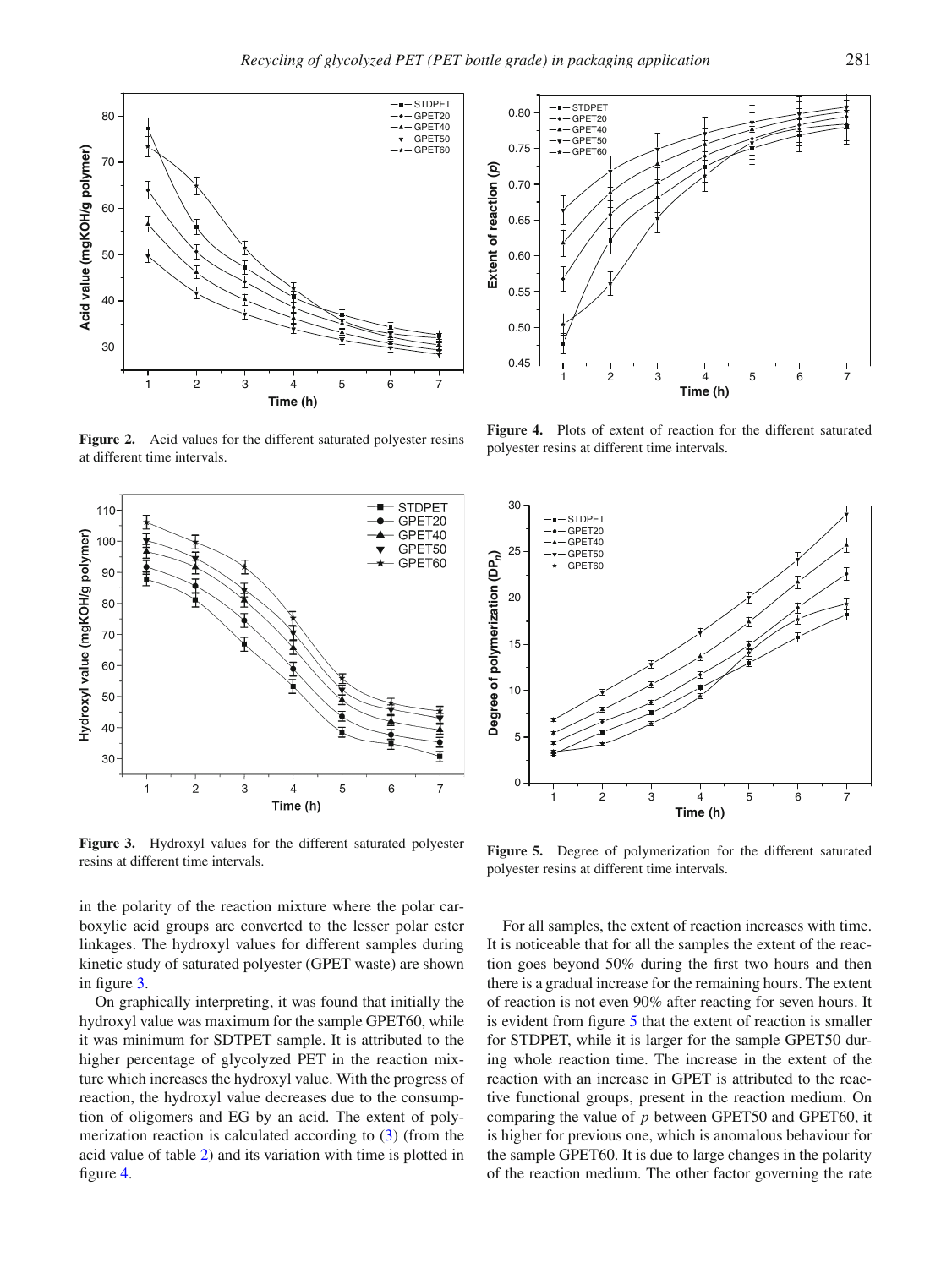of polyesterification is the removal of water from the reaction mixture. Since polyesterification is a reversible reaction, the water should be removed in order to shift the equilibrium towards the product side. With an increase in the GPET content in the reaction medium, the molecular weight increases and so does the viscosity, which makes the removal of water from the reaction mixture difficult. Thus, the overall reaction rate of a system would depend upon the factor stated above.

The degree of polymerization is calculated from the extent of reaction  $(p)$  and constant  $r$  value (according to  $(4)$ ). Although the ratio of carboxyl to hydroxyl group (*r*) should vary with the passage of time during the reaction, it is assumed as constant for calculation of degree of polymerization  $(DP_n)$ . The variations in  $DP_n$  with time for all the samples are shown in figure [5.](#page-4-3) The degree of polymerization increases with elapsed time for all the samples. This is in line with expectations, as the reacting chains are propagated to a large molecule with the passage of time. The degree of polymerization is almost following similar trend for all the samples consisting 20–50% GPET in the reaction mixture. The decrease in  $DP_n$  for GPET60 sample may be attributed to large percentage of linear terephthalic acid moieties in the reaction medium which may retard the rate of reaction due to steric hindrance effect.

It is noteworthy that GPET50 sample is synthesized with the mixture of 50% GPET and EG along with phthalic anhydride, whereas STDPET is synthesized by EG and TA only. So with an increase in hydroxyl terminated functional groups in the reaction mixture, acid value decreases and extent of reaction increases with the passage of time. Hence, an incorporation of 20–50% GPET content in the reaction mixture resulted in fall in the acid value and rise in the *p* value.

#### 4.3 *Characterization of saturated polyester nanocomposite*

4.3a *XRD*: The XRD results for the MMT clay, modified clay, virgin matrix and MMT/saturated polyester nanocom-posites are shown in figure [6.](#page-5-0) The  $d_{001}$  reflection for the Na<sup>+</sup>– MMT was found at  $2\theta = 8.90^\circ$ ; which corresponds to an interlayer distance of 11·90 Å. The XRD peak for the modified clay was found at  $2\theta = 2.86°$ ; corresponding to an interlayer distance of 36·08 Å. As expected, the ion exchange between the clay  $(Na^+$ –MMT) and the CTAB resulted in an increase in the basal interlayer spacing in comparison with pristine  $Na^+$ –MMT and caused a big shift of the diffraction peak towards lower values of  $2\theta$ . The organoclay peak was also observed to have  $d = 18.20 \text{ Å } (2\theta = 6.52^{\circ})$ ; which correlated to the 002 plane of the clay layers. When the content of organoclay is increased to 2%, the shift of the peak is to lower angles and subsequent increase in platelet spacing  $(d = 16.25 \text{ Å})$  suggested intercalated to partially exfoliated structure in which polyester molecules have effectively entered the distance between organoclay layers. For saturated polyester nanocomposites, a substantial decrease in the intensities of the XRD peaks was observed for clay loadings

<span id="page-5-0"></span>

Figure 6. The XRD results for the MMT clay, modified clay, virgin matrix and MMT/saturated polyester nanocomposites.

from 2 to 5 wt%, which suggested that the dispersion is better at a lower clay loading than at a higher clay loading.

4.3b *TEM of nanocomposites*: TEM images of selected nanocomposites are provided in figures  $9(a-c)$  $9(a-c)$  at the scale of 100 nm. The TEM images showed varying levels of organically modified montmorillonite (OM–MMT) dispersion and delamination in Na–MMT/saturated polyester nanocomposites at the magnification of 15,000. Figure  $7(a)$  $7(a)$  which had 2% organoclay showed many single platelets, but also contained other nanostructures. This showed that the organoclay is well dispersed in the polymer matrix at all magnification level, although some parts of agglomerated layers exist. It is observed from figure  $7(b)$  $7(b)$  which has 4% organoclay; the nanocomposite has the highest degree of OM–MMT delamination and dispersion. The dispersion of Na–MMT is randomly distributed throughout the saturated polyester matrix. Here, the darker lines are clay layers and the polymer matrix is brighter. As the content of the organoclay is raised, PET molecule chains interpenetrate into the distance between organoclay layers suggesting an intercalated to partially exfoliated morphology. Figure  $7(c)$  $7(c)$  which consists  $5%$ organoclay, showed both elements of exfoliation and intercalation and also dark block (lump of dark lines, which are clay agglomeration) are clearly observed. Few aggregates are clearly visible, but due to disruption of clay tactoids mostly clay layers are well-dispersed. It is concluded that at low clay contents (2 wt%), the clay particles dispersed better in the matrix without agglomeration of particles than they are for high clay contents. However, agglomerated structures become denser in the PET matrix above 4 wt% clay content. As a whole, the nanoclay has been dispersed in the polymer matrix with orientation and a few aggregates. Hence,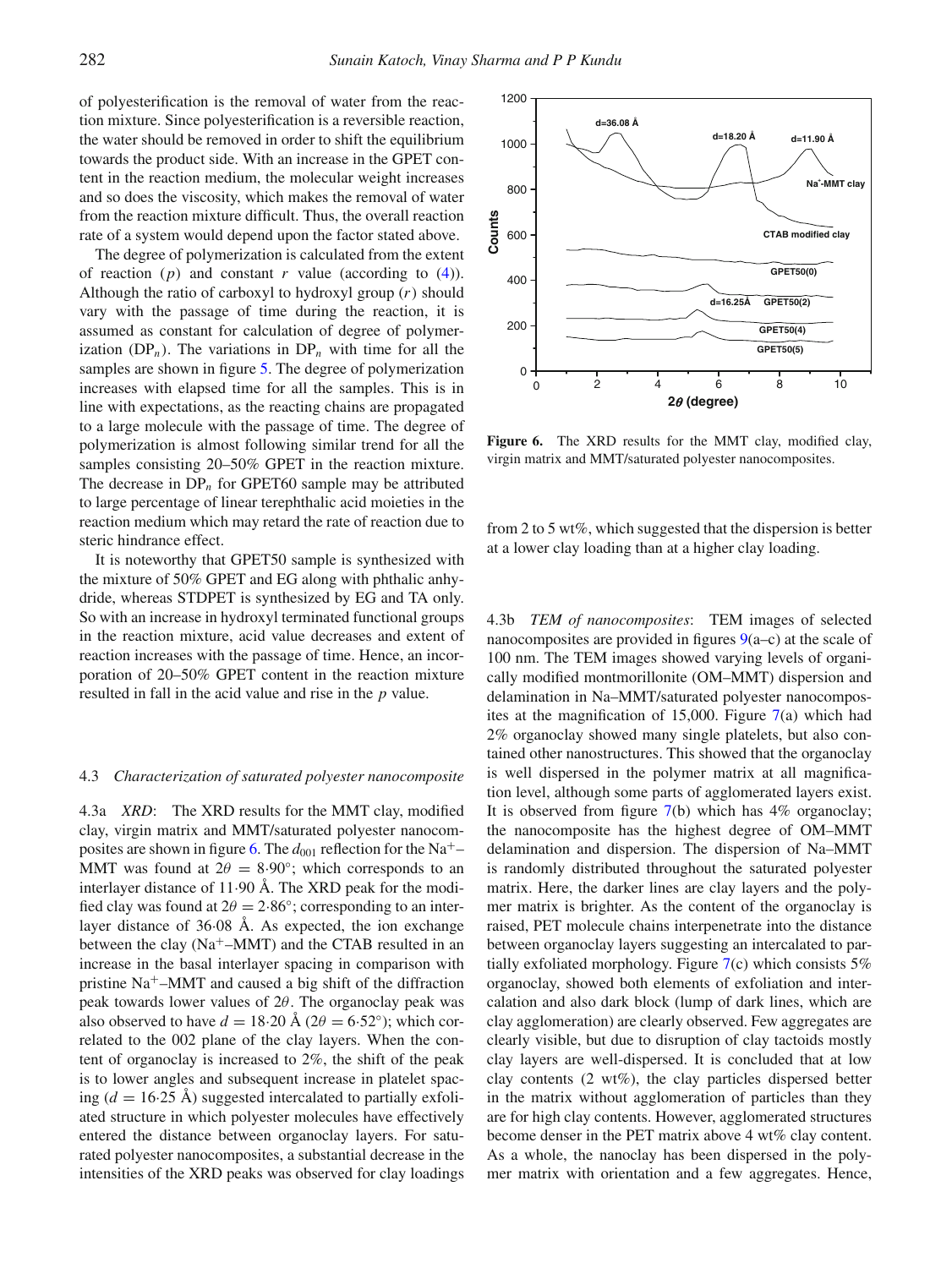<span id="page-6-0"></span>

**Figure 7.** TEM images of saturated polyester nanocomposite at the magnification of 15,000, scale 100 nm for **a.** GPET50 containing 2 wt% clay, **b.** GPET50 containing 4 wt% clay and **c.** GPET50 containing 5 wt% clay.

they should probably be defined as exfoliated–intercalated nanocomposites.

4.3c *WVTR study*: It is the most important characterization technique for moisture sensitive products and is of great significance for package quality. It decides shelf-life of the products and is directly proportional to thickness. This property varies from polymer to polymer depending upon the thickness of the sheet. The results of water vapour transmission (WVT) of the saturated polyester sheets with varied composition of GPET and filler are shown in figure [8.](#page-6-1) The GPET and filler addition considerably decreased the WVT. It is assigned to the fact, that the incorporation of terephthalic acid moieties in the polymer chain offers better packaging, which restricts the passage of water vapours. The difference of nanostructure and the orientation of platelets could cause differences in WVT of nanocomposite sheets. Since there was no force to align clay platelets to one direction in sheet forming, so they are distributed randomly hence resist water vapour transmissions but in the stretching process (such as bottle blowing) clay platelets could align in the stretching directions. It is observed that WVT of synthesized polyester sheet, at 25 ℃, varied linearly with filler percentage after 36 h and with very good correlation coefficient

<span id="page-6-1"></span>

**Figure 8.** Water vapour transmission (WVT) of saturated polyester and their nanocomposite sheets with varied GPET and filler compositions.

 $(R^2 = 0.95)$ . Table [3](#page-7-1) reported WVTR of polyester sheets. WVTR value found to be a maximum for STDPET and a minimum for GPET50(4). Hence incorporation of GPET and filler in the polymer matrix decreased the transmission rate.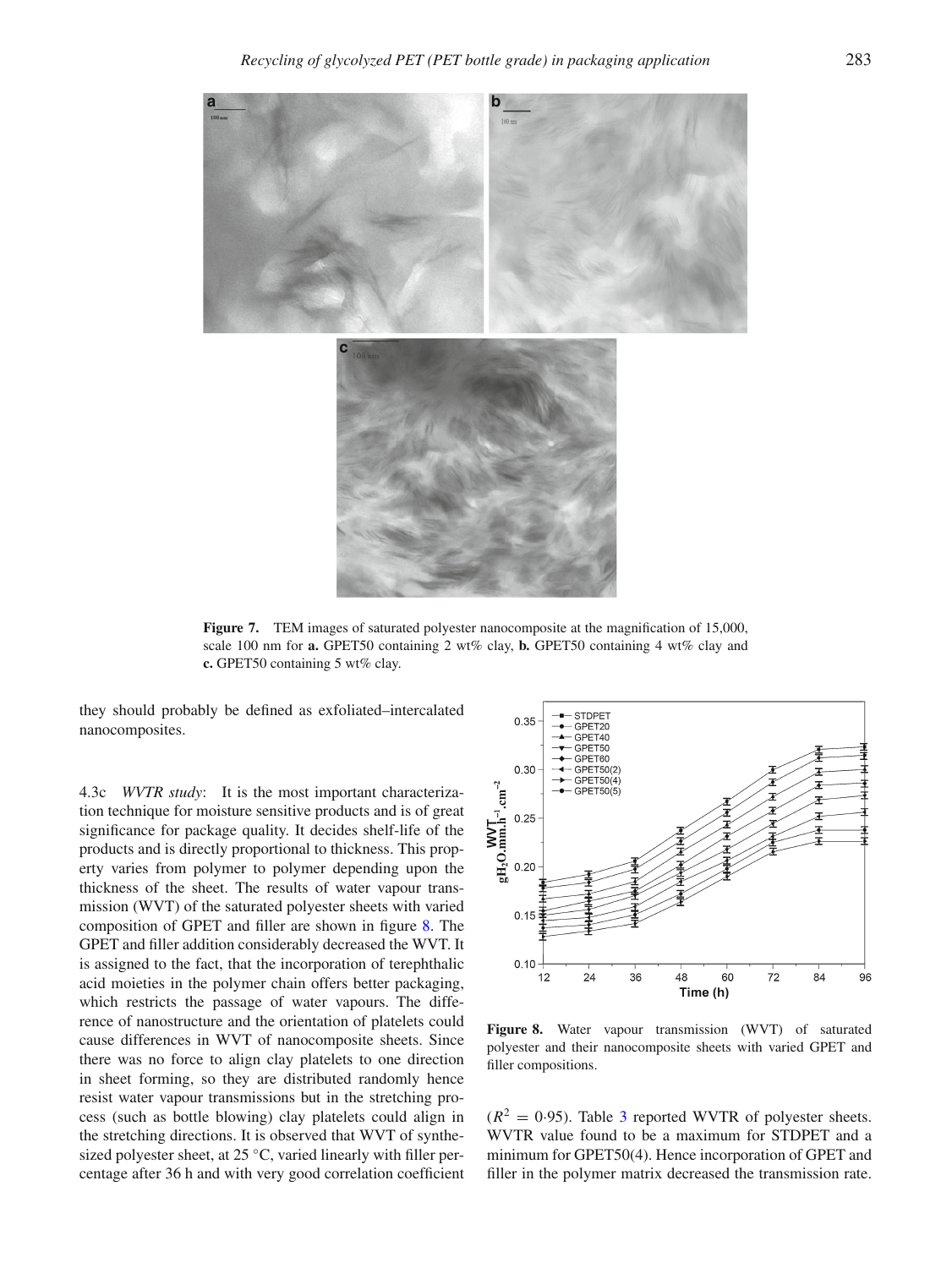It has been confirmed from our previous manuscript (Katoch *et a[l](#page-9-20)* [2010\)](#page-9-20) that diffusion coefficient of saturated polyester and their nanocomposites decreased with an increased in GPET and nanofiller content. This advocated its application in packaging material.

4.3d *Differential scanning calorimetry*: From the DSC curves, the glass transition temperature  $(T_g)$ , the crystallization temperature  $(T_c)$  and the melting temperature  $(T_m)$  were measured. The DSC curve of the STDPET, GPET50 and three different nanocomposite samples are shown in figure [9.](#page-7-0)

The endothermic peaks of STDPET and GPET50 samples are appeared at 165 and 172 ◦C, respectively, which are related to melting temperature. This increase in  $T<sub>m</sub>$  is assigned to the linear terephthalic acid moieties incorporated in to the polymer backbone during synthesis of the saturated polyester. Hence,  $T_m$  is higher for GPET50 as a polymer chain contains more rigid parts and/or a polymer contains less free volume. All nanocomposites have melting temperature above 180 °C. This increase in  $T<sub>m</sub>$  could result from the fact that the platelets dispersed in the matrix could shield

<span id="page-7-1"></span>**Table 3.** WVTR of polyester sheets with varied GPET and filler compositions.

| Sample<br>ID.      | Montmorillonite<br>clay $(\% )$ | <b>WVTR</b><br>$(gH2O·mm·h-1·cm-2)$ |
|--------------------|---------------------------------|-------------------------------------|
| <b>STDPET</b>      | $\mathbf{\Omega}$               | $3.4 \times 10^{-3}$                |
| GPET <sub>20</sub> | 0                               | $3.3 \times 10^{-3}$                |
| GPET <sub>40</sub> | 0                               | $3.1 \times 10^{-3}$                |
| GPET <sub>50</sub> | 0                               | $2.8 \times 10^{-3}$                |
| GPET <sub>60</sub> | $\mathbf{\Omega}$               | $3.0 \times 10^{-3}$                |
| GPET50(2)          | 2                               | $2.7 \times 10^{-3}$                |
| GPET50(4)          | 4                               | $2.4 \times 10^{-3}$                |
| GPET50(5)          | 5                               | $2.5 \times 10^{-3}$                |

<span id="page-7-0"></span>

**Figure 9.** DSC thermogram of the saturated polyester and their nanocomposites with varied filler compositions.

the conduction of heat to crystallites to some extent until at higher temperatures the heat flow is enough to melt down the crystallites.

Glass transition temperature of all nanocomposites were almost the same or only slightly higher than that of the STD-PET. This increase in the  $T_g$  of all the nanocomposite samples in comparison with the STDPET can be attributed to the mixing of nanofiller. This can be explained by the existence of strong interactions between clay and the polyester matrix, which limits the movement of the polyester chain segments. This leads to an increase in the  $T_g$  of the polyester nanocomposites, which is a typical effect for the inclusion of nanofiller (montmorillonite) in a polymer system (Bandyopadhyay *et a[l](#page-9-21)* [2007](#page-9-21)). All DSC curves for nanocomposites showed a significant increase in crystallinity of nanocomposites relative to STDPET. It is known that crystallinity increases due to the addition of clay. Clay can play the role of nuclei in crystallization so that an addition of clay can increase the crystallinity of the nanocomposite. The  $T_{\rm g}$ ,  $T<sub>m</sub>$  and  $T<sub>c</sub>$  obtained from DSC are reported in table [4.](#page-7-2)

4.3e *Viscoelastic properties*: Polymers are viscoelastic in nature, their mechanical properties exhibit a pronounced dependence on temperature and rate of deformation. Figure  $10(a-c)$  $10(a-c)$  shows the plots of storage modulus  $(E')$ , loss modulus  $(E'')$  and tan  $\delta$ , respectively, against temperature for saturated polyester and their nanocomposites with varied filler composition. Since, the value of  $E'$  signifies the rigidity of the material, whereas  $E''$  provide information about the energy dissipated in molecular motions. The most interesting feature observed from figure  $10(a)$  $10(a)$  is a sudden drop of  $E'$ for the STD sample. It became too soft as soon as it crossed the  $T_g$  whereas, the existence of  $E'$  at higher temperature for nanocomposites samples, i.e. the presence of elasticity and plasticity in the nanocomposites at higher temperature can be explained by the reinforcement effect of organoclay after glassy state (Lan and Pinnavai[a](#page-9-22) [1994](#page-9-22)). It is interesting to note from figure  $10(a)$  $10(a)$  that there is a significant difference between the  $E'$  values of STDPET and GPET50, respectively. The higher value of the storage modulus on addition of 50% GPET in the reaction medium is attributed to the higher extent of reaction, which could be justified in figure [4.](#page-4-2) The incorporation of terephthalic acid moieties in the polymer chain offer better packaging, which restrict the movement of molecules, hence gives the rigidity to polyester chain.

<span id="page-7-2"></span>**Table 4.** Glass transition temperature, melting temperature and crystallization temperature obtained from DSC.

| Sample ID          | $T_{\rm m}$ (°C) | $T_{\rm g}$ (°C) | $T_c$ (°C) |
|--------------------|------------------|------------------|------------|
| <b>STDPET</b>      | 165              | 55               | 110        |
| GPET <sub>50</sub> | 172              | 58               | 124        |
| GPET50(2)          | 180              | 60               | 125        |
| GPET50(4)          | 184              | 61               | 126        |
| GPET50(5)          | 190              | 60               | 126        |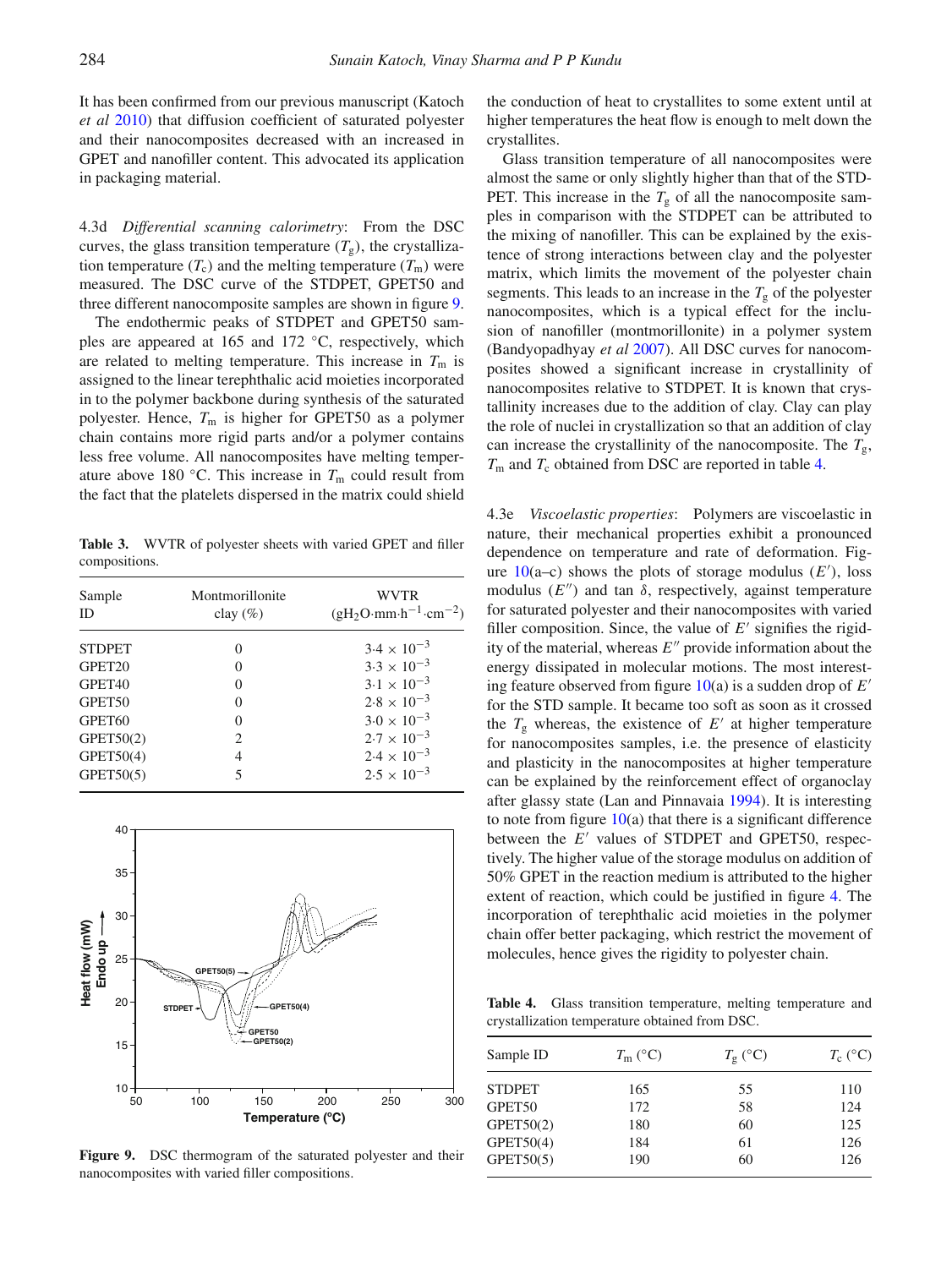<span id="page-8-0"></span>

**Figure 10.** Temperature dependence of: (**a**) storage modulus; (**b**) loss modulus and (**c**) tan δ for saturated polyester and their nanocomposites with varied filler compositions.

The minimum and maximum modulus values are observed for the sample GPET50(0) and GPET50(4). When the organoclay in polyester matrix reached 4 wt%, the modulus

<span id="page-8-1"></span>**Table 5.** Storage modulus, loss modulus and  $T_g$  values obtained from DMA.

| Sample<br>ID  | E'<br>(MPa) | Peak $E''$<br>value (MPa) | Temp. range for<br>peak $E''$ (°C) | $T_{\rm g}$<br>$(^{\circ}C)$ |
|---------------|-------------|---------------------------|------------------------------------|------------------------------|
| <b>STDPET</b> | 1255        | 1220                      | $34 - 44$                          | 46                           |
| GPET50        | 1800        | 1260                      | $37 - 48$                          | 48                           |
| GPET50(2)     | 2066        | 1390                      | $39 - 50$                          | 54                           |
| GPET50(4)     | 2397        | 1510                      | $44 - 50$                          | 58                           |
| GPET50(5)     | 1977        | 1370                      | $43 - 50$                          | 52                           |

increases about 545 MPa over that of GPET50(0). This large increase in the modulus property of GPET50(4) owing to the presence of organoclay can be explained as follows: the amount of increase in the modulus property due to the clay layers depends on interactions between GPET molecules and layered organoclay and on the rigid nature of the clay layers. Moreover, the clay is much more rigid than the GPET molecules and does not deform or relax as much as the GPET molecules without nanofiller do. This improvement was possible because organoclay layers could be dispersed and intercalated in the GPET matrix. This is consistent with the general observation that the introduction of organoclay into a matrix polymer increases its strength and modulus (Yano *et a[l](#page-9-23)* [1997](#page-9-23); Masenelli-Varlot *et a[l](#page-9-24)* [2002](#page-9-24)). The lower value of GPET50(5) as compared to GPET50(4) may be attributed to the tendency of clay particles to agglomerate due to poor dispersion at high clay contents, because of which the nanofiller behaves just like an ordinary filler.

The elastic and viscous components obtained by DMA analysis are reported in table [5.](#page-8-1) The variation of loss modulus  $(E'')$  with temperature is shown in figure [10\(](#page-8-0)b). It provides information about the energy dissipated in molecular motions and thereby the impact resistance of the material. Greater the area under  $E''$ , greater is the energy dissipation, signifying better impact strength. It is well known that peak on the loss modulus curve gives the  $T_g$  value. From the fig-ure [10\(](#page-8-0)b), it is notified that the  $T_g$  measured by loss modulus peak for all nanocomposite samples are 10–15◦ lower than  $T_g$  as measured by DSC. It is observed that the area under  $E''$ is increasing on addition of GPET and filler, hence signifying better impact strength. From figure  $10(c)$  $10(c)$ , the  $T_g$  values are calculated from tan  $\delta$  peak are reported in table [5.](#page-8-1)

#### **5. Conclusions**

The GPET products (oligomers) obtained by the glycolysis of PET were reacted with the mixture of phthalic anhydride and EG with varied composition and their reaction kinetics were studied. During polyesterification reaction, HV, DP*<sup>n</sup>* and *p* are increased, while AV value decreased with an increase in the GPET content in the mixture. The maximum value of  $DP_n$  and p is found to be 29 and 80% for